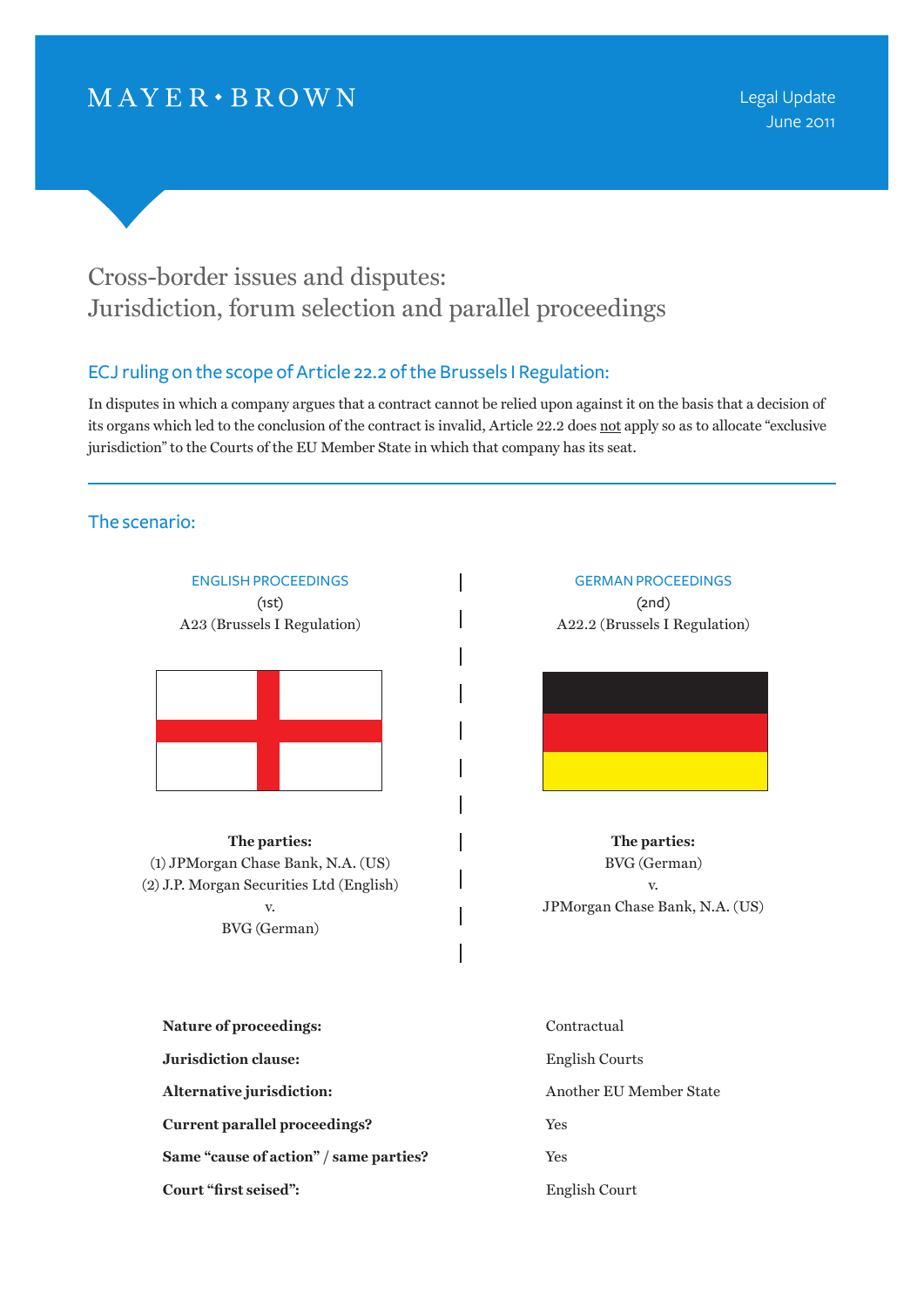## **Summary**

#### THE CASE:

The Court of Justice of the EU ("**ECJ**") has delivered a key decision in *Berliner Verkehrsbetriebe (BVG) Anstalt des öffentlichen Rechts v JPMorgan Chase Bank NA, Frankfurt Branch* (Case C-144/10).

That decision concerned the EU rules for determining in which country's Courts contractual disputes should be heard. It is of crucial significance for those conducting commercial business in Europe.

#### The issue:

In proceedings which have as their object the "validity of decisions of organs" of a company, legal person or association, Article 22.2 of Council Regulation (EC) No. 44/2001 (the "**Brussels I Regulation**") allocates "exclusive jurisdiction" to the Courts of the EU Member State in which that company, legal person or association has its seat. An equivalent provision is found within the Lugano Conventions which apply as regards Iceland, Norway and Switzerland.

Upon a reference by the German Courts, the ECJ was asked whether Article 22.2 of the Brussels I Regulation applied to proceedings in which a company asserted that a contract is invalid/unenforceable because the decision of its organs to enter into it were invalid. In other words, might the Courts of the seat of a company have "exclusive jurisdiction" to hear claims of a contractual nature in which that company raised *ultra vires* or similar arguments?

Following the financial crisis, such arguments, commonly comprising assertions of lack of capacity and/ or lack of authority, have been advanced by a number of entities seeking to extricate themselves from contracts. Consequently, equivalent jurisdictional issues have also arisen in a string of other recent cases, including:

- *• Calyon v Wytwornia Sprzetu Komunikacynego PZL Swidnik SA* ("**PZL**") [2009] (English Commercial Court, London) and *PZL v Calyon* (parallel proceedings before the Commercial Division of the Polish Regional Court, Warsaw);
- *• Depfa Bank plc v Provincia di Pisa / Dexia Crediop S.p.A. v Provincia di Pisa* [2010] (English Commercial Court, London) and parallel Italian proceedings (before the Administrative Court for the Region of Tuscany); and

*• UBS AG, London Branch and another v Kommunale Wasserwerke Leipzig GmbH* ("**KWL**") [2010] (English Commercial Court, London) and *KWL v UBS AG and others* (parallel proceedings before the German Landgericht Leipzig).

If Article 22.2 could apply to such claims, it might allocate "exclusive jurisdiction" to the "home Courts" of the entity in question notwithstanding any jurisdiction clause to the contrary. It might have this effect in light of:

- Article 23.5 which provides that agreements conferring jurisdiction are to have no legal force if the Courts whose jurisdiction they purport to exclude have exclusive jurisdiction by Article 22; and
- Article 25 which states that if a claim is "principally concerned" with a matter over which the Courts of a Member State have exclusive jurisdiction by virtue of Article 22, other Courts shall declare of their own motion that they have no jurisdiction.

#### The decision:

The ECJ ruled that Article 22.2 does not apply to any such contractual proceedings. It thus gave Article 22.2 a narrow interpretation - apparently even narrower than that applied by the English Courts to date.

This emphatic decision has established a universally applicable point of principle which should finally put all arguments in this respect to bed. It has two crucial effects:

- It makes it easier to assess with greater certainty in which European countr $(y's)(ies')$  Courts a claim of a contractual nature may legitimately be commenced.
- It should remove as a possibility the ability of a party to sidestep a jurisdiction agreement when (or indeed by) raising *ultra vires* or similar arguments in contractual claims.

The decision will come as very welcome news not only to financial institutions, but indeed to all entities doing business in Europe which seek to uphold the jurisdiction clauses in their commercial contracts.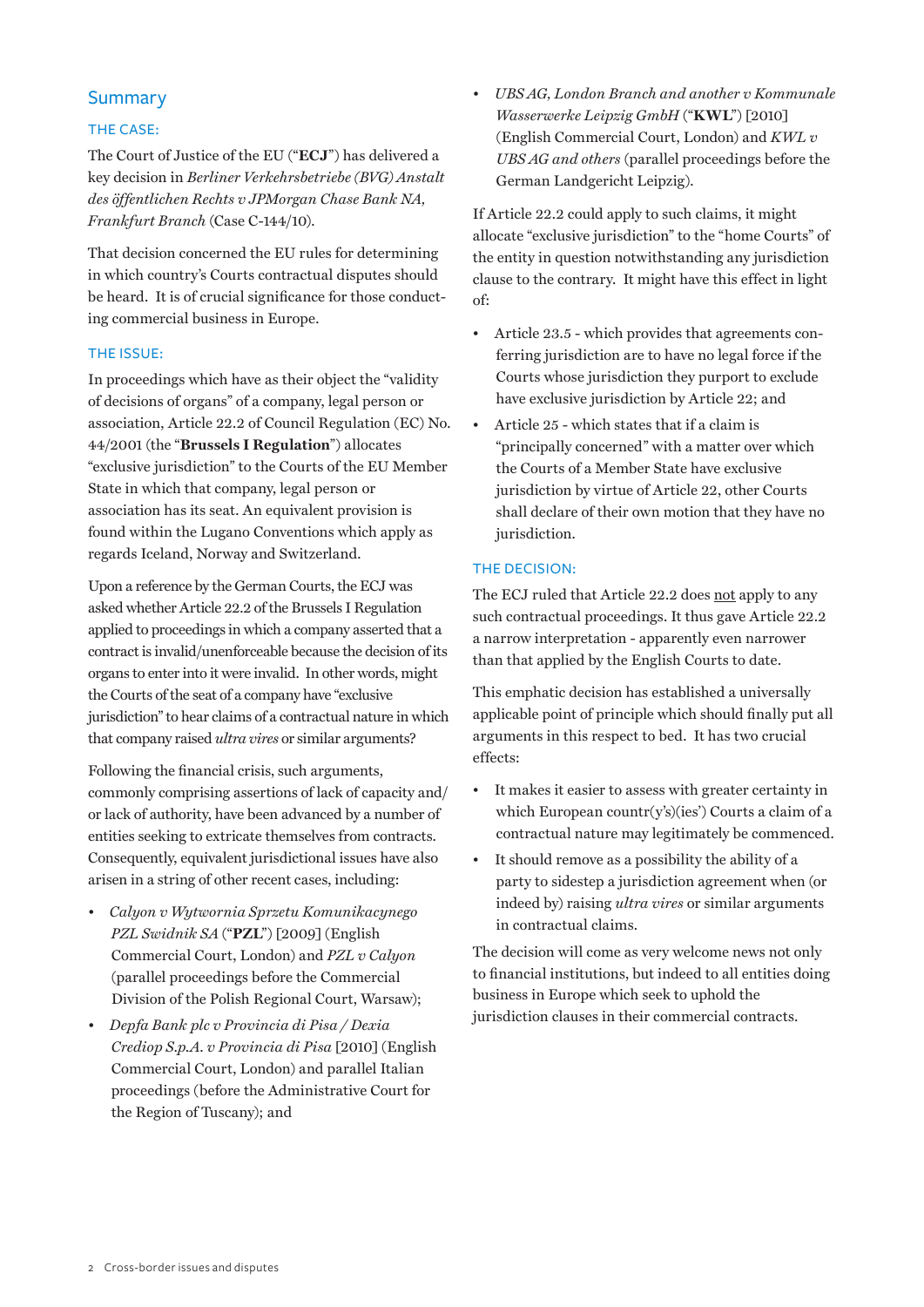# Further details and analysis

#### The English Courts' approach to jurisdiction

#### The Swap Contract

1. JPMorgan Chase Bank, N.A., a US investment bank ("**JPM Chase**"), and BVG, a German public law entity, entered into an Independent Collateral Enhancement Transaction involving a swap transaction (the "**Swap Contract**"). The Swap Contract contained a clause conferring jurisdiction on the English Courts.

#### The English proceedings

- 2. JPM Chase and its English subsidiary, J.P. Morgan Securities Ltd, (together "**JPM**") commenced proceedings in the Commercial Court in London for payment pursuant to the Swap Contract, and for various declarations that the Swap Contract had been entered into freely, without reliance on advice from JPM, and was valid and enforceable.
- 3. BVG asserted that it did not have to pay since JPM had given poor advice. It subsequently also argued that the Swap Contract was not valid since BVG had acted *ultra vires* when the contract was concluded – and that thus the decisions of its organs leading to the conclusion of the Swap Contract were null and void.

#### The German proceedings

4. Meanwhile, BVG commenced subsequent proceedings in the Berlin Regional Court (Landgericht Berlin) against JPM Chase. It sought a declaration that the Swap Contract was void because its subject matter was *ultra vires* given BVG's constitutional statutes, or in the alternative that JPM Chase should release BVG from its obligations, and pay it damages, by reason of JPM's incorrect advice.

### The Courts' respective approaches to the parallel proceedings

- 5. As the Court "first seised" pursuant to Article 30 of the Brussels I Regulation, the English Court first considered whether or not it could hear the dispute.
- 6. In the interim, the Landgericht Berlin (as the Court "second seised" of proceedings involving the same "cause of action" and between the same parties) ordered a stay of its proceedings - pending the decision of the English Court on its ability to hear the claim. The stay was ordered pursuant to Article 27 – the mechanism designed to ensure that the Courts of two Member States would not reach conflicting decisions in respect of the same claim.
- 7. In the English proceedings, JPM asserted that the English Courts could hear the dispute under Article 23 of the Brussels I Regulation – i.e. because of the English jurisdiction clause in the Swap Contract.
- 8. BVG, however, contested the jurisdiction of the English Court. It argued that the "object"/ "principal concern" of the proceedings was a matter subject to Article 22.2, namely the validity of the decision of it organs to enter into the Swap Contract. As such, it asserted, "exclusive jurisdiction" to hear the dispute was conferred on the German Courts, and the English Court was obliged, pursuant to Article 25, to declare of its own motion that it had no jurisdiction.
- 9. The English Courts disagreed with BVG, and ruled that the English courts had juristiction. Both Teare J, and subsequently the Court of Appeal, considered that the "object"/"principal concern" of the proceedings was instead the validity of the Swap Contract and whether JPM could enforce its rights under it.
- 10. This was, at least primarily, because BVG's likely defences comprised not only *ultra vires*, but also allegations that JPM failed properly to advise, made misrepresentations, failed to disclose relevant matters and otherwise was in breach of contract – thereby raising various other issues, such as how the Swap Agreement worked according to its terms and what was said at various meetings in that respect.
- 11. The English Courts did not, however, directly rule on the question of whether, had the only basis on which the claim was defended been the *ultra vires* point, such contractual proceedings would invoke Articles 22.2 and 25.

#### THE GERMAN REFERENCE TO THE ECJ

- 12. Back in Germany, BVG had appealed the Landgericht Berlin's decision to stay the German proceedings, and that appeal had come before the Kammergericht Berlin (the Higher Regional German Court). Prior to the English Court of Appeal giving Judgment, in March 2010 the Kammergericht Berlin referred the following three Questions to the ECJ:
	- "*(1) Does the scope of Article 22(2) of Council Regulation (EC) No 44/2001 of 22 December 2000 on jurisdiction and the recognition and enforcement of judgments in civil and commercial matters also extend to proceedings*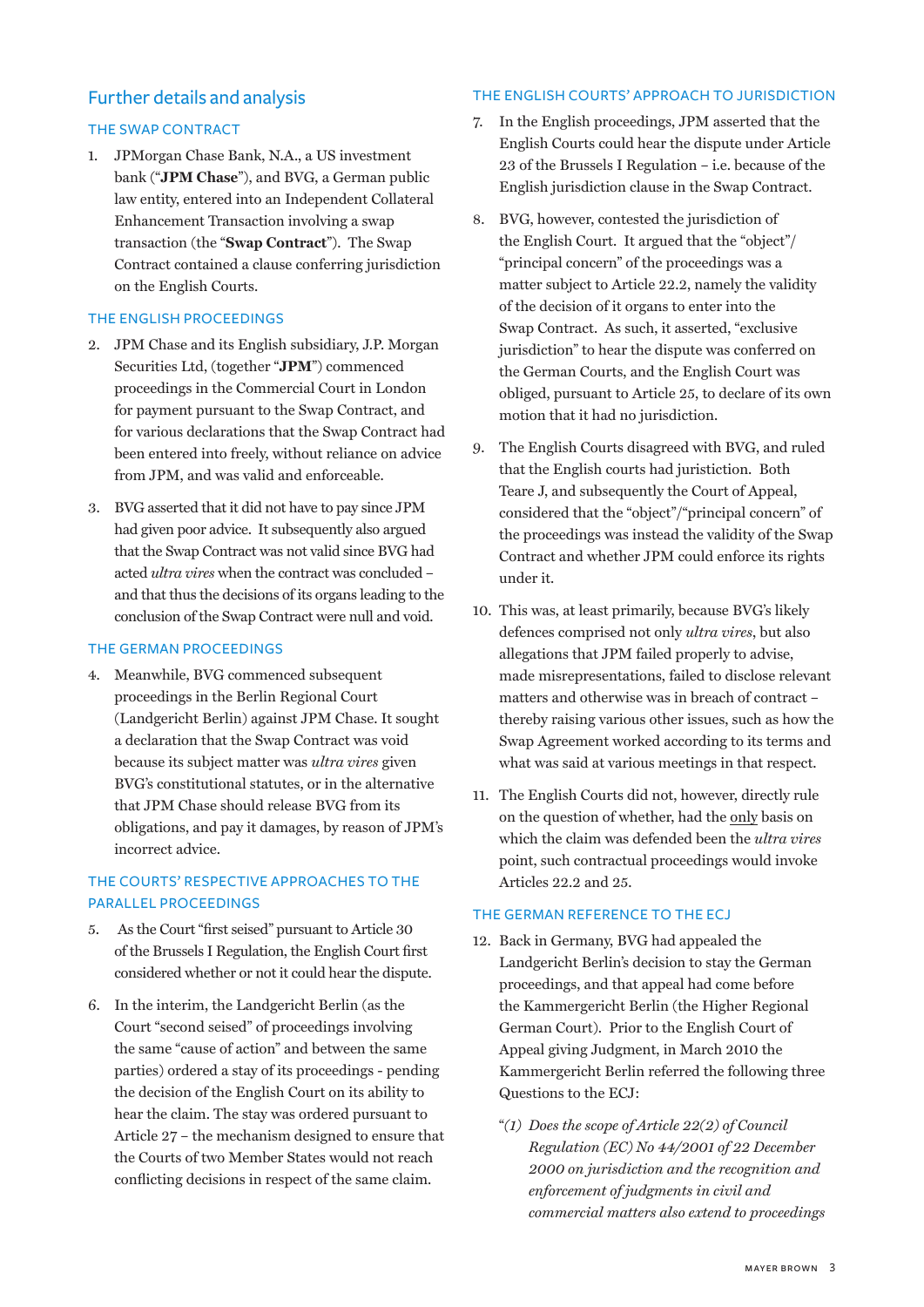*in which a company or legal person objects, with regard to a claim made against it stemming from a legal transaction, that decisions of its organs which led to the conclusion of the legal transaction are ineffective as a result of infringements of its statutes?*

- *(2) If the question under (1) is answered in the affirmative, is Article 22(2) of Regulation No 44/2001 also applicable to legal persons governed by public law in so far as the effectiveness of the decisions of its organs are subject to review by civil courts?*
- *(3) If the question under (2) is answered in the affirmative, is the court of the Member State last seised in legal proceedings required to stay the proceedings pursuant to Article 27 of Regulation No 44/2001 even if it is claimed that, as a result of a decision of the organs of one of the parties which is ineffective under its articles of association, an agreement conferring jurisdiction is likewise ineffective?*"
- 13. In essence, these Questions raised two points:
	- (a) First, did the scope of Article 22.2 extend to a claim of the nature in question – so as to allocate "exclusive jurisdiction" to the German Court?
	- (b) If so, could the German Court, as an exception to Article 27, proceed to hear the claim notwithstanding being "second seised"? This possibility was apparently advanced on two bases:
		- (i) If the German Court had exclusive jurisdiction under Article 22.2, it should not be prevented from proceeding. This issue had previously been expressly left open by the ECJ in *Overseas Union v Insurance Ltd v New Hampshire Insurance Co* (Case C-351/89). In this respect, note that any English decision on the merits of the claim which was given in breach of Article 22 would be rendered unenforceable in other Member States pursuant to Article 35.1. This might be seen as supportive of an argument that the German Court should be allowed to proceed.
		- (ii) The clause conferring jurisdiction on the English Courts was contained with the very agreement which, it was alleged, was null and void because of the invalidity of the decision to enter into it, and it was alleged that the jurisdiction clause was itself also null and void for the same reason.

#### The English reference to the ECJ

- 14. Despite the reference made to the ECJ by the German Court, the English Court of Appeal had previously refused to grant permission to appeal or to make a reference itself to the ECJ.
- 15. However, following the English Court of Appeal's dismissal of its appeal on jurisdiction, BVG made an application to the English Supreme Court for permission to appeal that decision. In light of the German reference (and possibly solely because of it), in December 2010 the English Supreme Court referred three Questions of its own to the ECJ.
- 16. In reaching their judgments, both Teare J and the Court of Appeal had first formed an overall judgment of the particular proceedings before them before assessing the applicability of Article 22.2. They had not specifically questioned, as a point of principle, whether claims of a contractual nature involving *ultra vires* type defences could ever invoke Article 22.2. Indeed, as noted above, their decisions that Article 22.2 did not apply placed considerable reliance upon the existence of BVG's other assertions in the case at hand (such as the failure properly to advise, misrepresentations, failure to disclose relevant matters and other breaches of contract).
- 17. The English Supreme Court adopted a similar approach. Thus, the questions it referred to the ECJ did not expressly ask whether Article 22.2 applied in claims of a contractual nature at all. Indeed, at the oral hearing, there was an apparent assumption/ acceptance that Article 22.2/25 could apply to such claims - and indeed would apply if the only issue in dispute in the claim was an *ultra vires* point*.*
- 18. Instead, therefore, the focus of the English Supreme Court's Questions was on the general approach and test to be applied, on a case by case basis, when assessing whether the claim was subject to Articles 22.2 and 25. In particular, they asked:
	- (a) whether the claim alone was to be considered, or also the defences or other arguments to be advanced by the defendants;
	- (b) whether, if the "validity of decision of organs" issue was potentially dispositive of the claim, that necessarily made it the "object"/"principal concern" of the proceedings - and, if not, whether a Court should assess what the "object"/"principal concern" was by forming an overall judgment of the proceedings as a whole, or by applying some other test.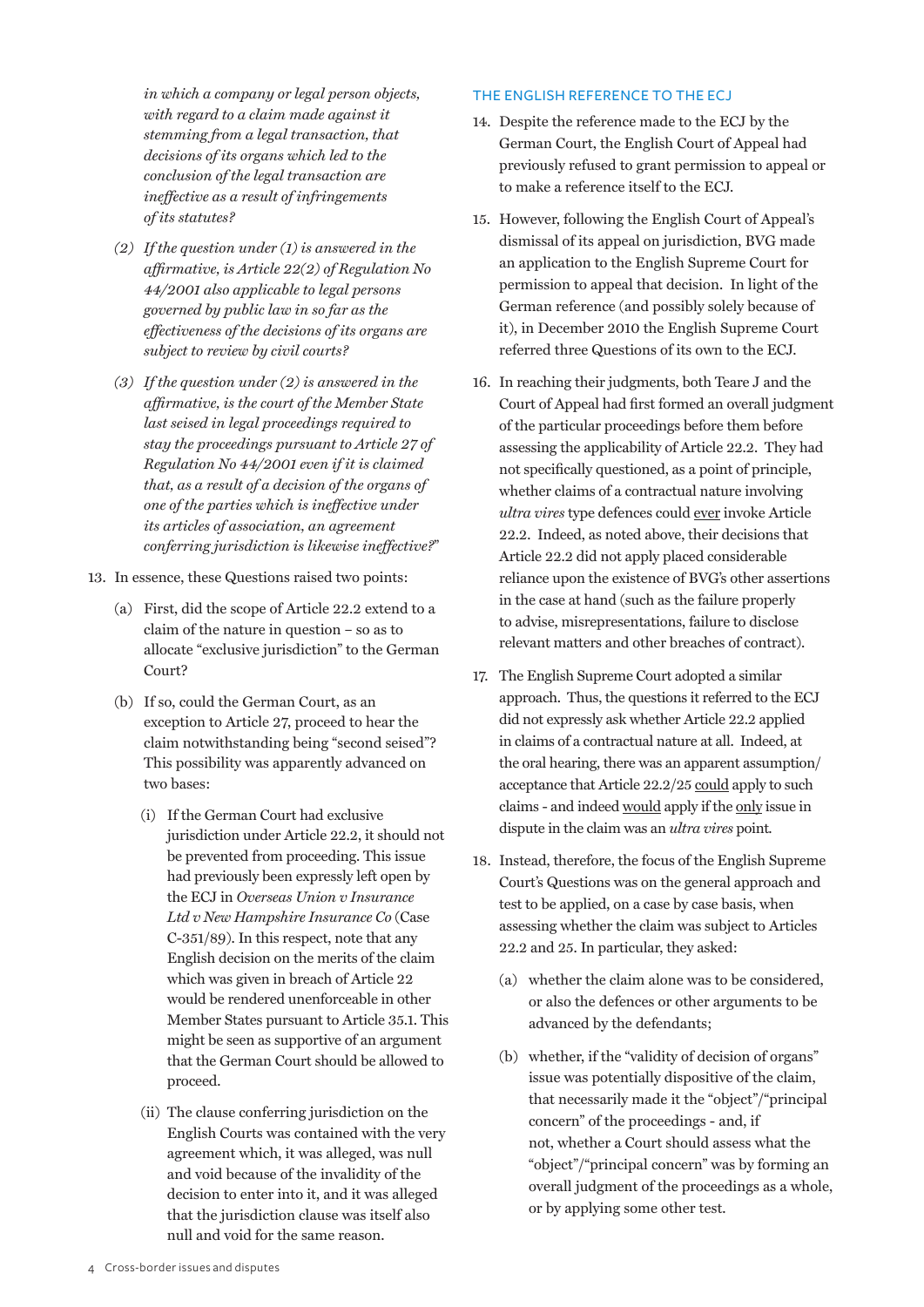- 19. The precise Questions referred by the English Supreme Court were as follows:
	- "*(1) When identifying, for the purposes of Articles 22(2) and 25 of the Council Regulation (EC) No. 44/2001 of 22 December 2000 on Jurisdiction and the Recognition and Enforcement of Judgements in Civil and Commercial Matter (the "Brussels I Regulation") what proceedings have as their object and with what they are principally concerned, should the national court only have regard to the claims made by the claimant(s) or should it also have regard to any defences or arguments raised by the defendants?*
	- *(2) If a party raises an issue in proceedings which falls within the subject matter of Article 22(2) of the Brussels I Regulation, such as an issue as to the validity of the decision of an organ of a company or other legal person, does it necessarily follow that that issue forms the object of the proceedings and that the proceedings are principally concerned with that issue if that issue may be potentially dispositive of the proceedings, irrespective of the nature and number of other issues raised in the proceedings and of whether all or some of those issues are also potentially dispositive?*
	- *(3) If the answer to question (2) above is negative, is the national court required, in order to identify the object of the proceedings and the issue with which the proceedings are principally concerned, to consider the proceedings overall and form an overall judgment of their object and what they are principally concerned with; and if not, what test should the national court apply to identify these matters?*"

#### the ECJ decision on the German reference

20. Although the English Supreme Court had asked the ECJ to join its reference with that made by the German Kammergericht Berlin, the ECJ in fact heard the German reference on its own on 10 March 2011. It then also rendered its decision on 12 May 2011 - even before the English reference had been heard, and without the Advocate General first submitting a written opinion. It did so having considered submissions made not only by the parties, but also by the UK and Czech Governments, and the European Commission.

- 21. Question (1) of the German reference, unlike the reference made by the English Supreme Court, raised expressly the question of whether Article 22.2 could apply to contractual proceedings in which a party asserted that the contract was void on *ultra vires* or similar grounds.
- 22. The ECJ decided that the answer to Question (1) of the German reference was "no". It thereby established a universally applicable point of principle – that Article 22.2 did not apply to any such contractual proceedings. It did so in order that the jurisdictional rules could be applied with certainty and predictability, and thus construed Article 22.2 as having a narrow application, apparently even narrower than had been envisaged by the English Courts.
- 23. The main reasons given by the ECJ for its decision were as follows:
	- (a) Since Article 22 was an exception to the general rule, the ECJ had always adopted a strict interpretation of that provision - one no broader than that which its objective required. Although there were different language versions of the relevant provisions, they should be interpreted uniformly and taking account of the purpose and general scheme of the Brussels I Regulation.
	- (b) The primacy of Article 22 (by virtue of Article 23.5) particularly justified a strict interpretation because it afforded exclusive jurisdiction and, as such, its application would deny the parties to a contract all autonomy to choose another forum.
	- (c) A broad interpretation of Article 22.2, such that it applied to any proceedings in which a question concerning the validity of a decision of a company's organs was raised, would be contrary to one of the express aims of the Regulation – to attain jurisdictional rules which are highly predictable, and also to the principle of legal certainty.
	- (d) Predictability would also not be achieved if the applicability of Article 22.2 varied according to whether a preliminary issue as to the validity of the contract, which is capable of being raised at any time by one of the parties, existed.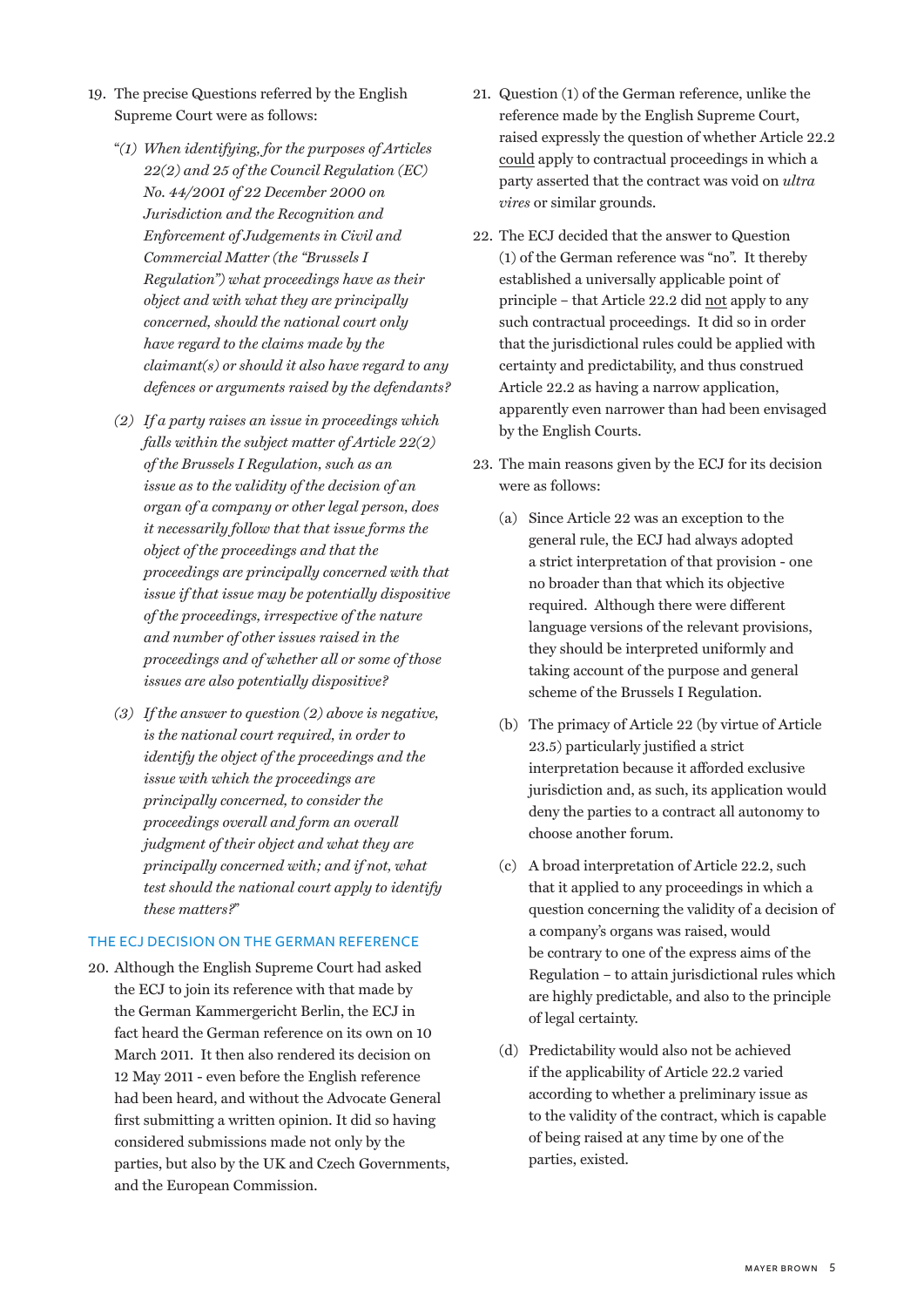- (e) The aim of Article 22.2 was to confer exclusive jurisdiction on the Courts of the Member State in which a company has its seat in respect of disputes which related exclusively or principally to the validity of decisions of that company's organs. That was on the basis that such a Court was best placed to decide such disputes.
- (f) However, in a dispute of a contractual nature, issues relating to the contract's validity, interpretation, or enforceability are what is at the heart of the dispute and form its subject matter. Any question concerning the validity of the decision to conclude the contract must be considered ancillary. While such a question may form part of the analysis, it does not constitute the sole or principal subject.
- (g) Further, the subject-matter of such a contractual dispute does not necessarily display a particularly close link with the Member State in which the company in question has its seat. Thus, a broad interpretation of Article 22.2 would not be consistent with the objective of that provision. As a result, such contractual claims should not be subject to Article 22.2.
- (h) The ECJ's narrow interpretation of Article 22.2 would not lead to a risk of conflicting judgments - in light of the rules concerning parallel proceedings (Article 27), and the obligation to recognise and enforce the judgments of Courts of Member States (not given in breach of Article 22) in all other Member States.
- 24. In light of its decision on Question (1), the ECJ declined to answer Questions (2) and (3) of the German reference. As a consequence, two related key issues remain unanswered by the ECJ:
	- (a) If a Court which is "second seised" of the relevant "cause of action" (between the same parties) considers that the proceedings are subject to Article 22, can that Court proceed to hear that claim, or (more likely) must it stay those proceedings pursuant to Article 27.1, and await the decision on jurisdiction of the Court "first seised"?

(b) If the Court "first seised" decides it can hear the claim, must the Court "second seised" then decline jurisdiction (pursuant to Article 27.2) even if it disagrees and considers that it has "exclusive jurisdiction" under Article 22 and, on that basis, will not, in any event, enforce the Judgment of the Court "first seised"?

Such a scenario could, however, only now arise in circumstances different to those in BVG, i.e. where the "object"/"principal concern" of the proceedings truly falls within one of the categories set out in Article 22.

## Impact of the decision on the existing **PROCEEDINGS**

- 25. Following the ECJ's decision, it is anticipated that BVG's application for permission to appeal to the English Supreme Court will be dismissed and that the *JPM v BVG* claim, like many other similar claims, will now proceed in the Commercial Court in London.
- 26. It is also anticipated that the German Courts will decline jurisdiction over their parallel *BVG v JPM Chase* proceedings.

## Conclusion: Implications of the decision in the commercial arena

- 27. The ECJ decision is of considerable importance, not only for financial institutions, but for all entities conducting commercial business, in whatever sector, within Europe.
- 28. It has two key effects:
	- (a) First, it makes it easier to assess with greater certainty in which European countr $(v's)(ies')$ Courts a claim of a contractual nature may legitimately be commenced.
	- (b) Second, it prevents a party from claiming an entitlement to have contractual disputes resolved in its home Court when (or indeed by) raising *ultra vires* or similar arguments, and thereby seeking to sidestep any jurisdiction agreement.
- 29. As a consequence, the decision is very welcome news indeed for all those desirous of greater degree of legal certainty, including those eager to rely on the jurisdiction clauses contained in their commercial contracts with European counterparties.